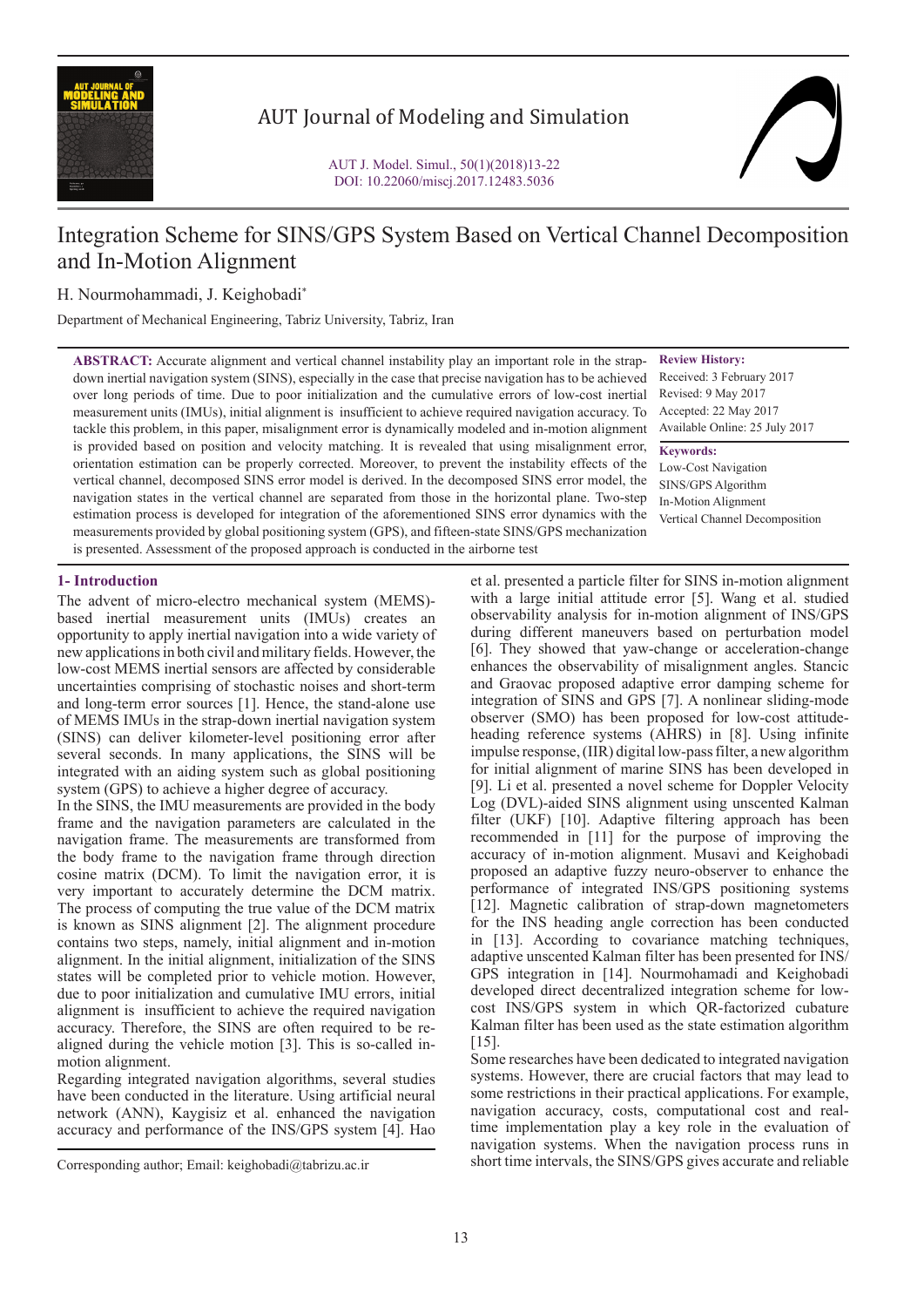information. However, the accuracy of the low-cost SINS/ GPS is considerably declined with respect to the navigation time. In the practical application, in-motion alignment is very necessary to improve the long-term performance of the SINS/ GPS system. In the paper, an applied algorithm is proposed for in-run estimation of misalignment error. Accordingly, in-motion alignment is carried out simultaneously with the estimation of general navigation parameters, namely, orientation, position and velocity components. Therefore, online correction of the DCM matrix and the SINS orientation are provided. Furthermore, vertical channel instability which can impress the other navigation states in the horizontal plane is an important challenge in low-cost SINS/GPS systems. Considering this fact, in this paper, decomposed SINS error model is developed and two-step integration scheme is presented for the SINS/GPS system. In summary, the main contributions of the paper are:

- enhancing the orientation estimation accuracy in SINS/ GPS system through online estimation of misalignment error,
- • developing new integration scheme based on decomposed SINS error dynamics to prevent the instability effects of the vertical channel on the overall navigation accuracy.

#### **2- General Equations in SINS**

Fig.1 shows the main reference coordinate systems used in this paper, that comprises of inertial frame (i-frame), Earthfixed frame (e-frame), navigation frame (n-frame) and body frame (b-frame). In the paper, the n-frame is the local level navigation coordinates with north-east-down (NED) geodetic axes. Basic inertial navigation equations can be divided into three parts, namely, position dynamics, velocity dynamics, and orientation dynamics.



**Fig. 1. Reference coordinates frames in the inertial navigation systems [15]**

Dynamics equation of the SINS position is summarized as follows.

$$
\dot{L} = \frac{v_N}{R_N + h} , \quad \dot{l} = \frac{v_E}{(R_E + h)\cos L} , \quad \dot{h} = -v_D
$$
 (1)

where, *L*, *l* and *h* are the position coordinates (latitude, longitude and height) and  $v_N$ ,  $v_E$  and  $v_D$  are the velocity coordinates in the n-frame.  $R_N$  and  $R_E$  stand for meridian radii of curvature and transverse radii of curvature, respectively. The velocity equation of the SINS is expressed as follows in vector form [16].

$$
\dot{\mathbf{v}}^{n} = \mathbf{C}_{b}^{n} \mathbf{f}^{b} - \left(2\omega_{ie}^{n} + \omega_{en}^{n}\right) \times \mathbf{v}^{n} + \mathbf{g}^{n}
$$
 (2)

where,  $v^n$  is the velocity vector in the n-frame,  $g^n$  is the gravitational acceleration in the n-frame and  $f<sup>b</sup>$  is the specific force measured by the accelerometer in the b-frame. The Earth rate,  $\omega_{ie}^n$ , and the rate of the n-frame relative to the e-frame,  $\omega_{en}^{n}$ , are expressed as follows.

$$
\omega_{ie}^{n} = \begin{bmatrix} \omega_e \cos L & 0 & -\omega_e \sin L \end{bmatrix}^T
$$
  

$$
\omega_{en}^{n} = \begin{bmatrix} \dot{l} \cos L & -\dot{L} & -\dot{l} \sin L \end{bmatrix}^T
$$
 (3)

where,  $\omega_e$  is the magnitude of the Earth rate. The orientation coordinates are defined in the paper by the roll  $(φ, about)$ x-axis), pitch ( $\theta$ , about y-axis) and yaw ( $\psi$ , about z-axis) angles known as Euler angles. Considering the sequence of z-y-x rotations, the DCM matrix between the b-frame and the n-frame is expressed as follows [17].

$$
C_b^n = \begin{bmatrix} C\theta C\psi & -C\varphi S\psi + S\varphi S\theta C\psi & S\varphi S\psi + C\varphi S\theta C\psi \\ C\theta S\psi & C\varphi C\psi + S\varphi S\theta S\psi & -S\varphi C\psi + C\varphi S\theta S\psi \\ -S\theta & S\varphi C\theta & C\varphi C\theta \end{bmatrix} (4)
$$

where, *C* and *S* denote cosine and sine functions, respectively. The orientation equation of the SINS can be expressed as in the following matrix form known as Poisson equation [18].

$$
\dot{C}_b^n = C_b^n \Omega_{nb}^b \tag{5}
$$

where,  $\Omega_{nb}^{b}$  is a skew-symmetric matrix representing the rate of the b-frame relative to the n-frame. In low-cost SINS,  $\Omega_{nb}^{b}$ can be approximated into  $\Omega_{ib}^b$  which is measured by the gyro in the b-frame. The equations (1), (2) and (5) are the basic SINS equations. Using these equations with the given initial states and the IMU measurements, the navigation states are estimated.

#### **3- Sins Error Model**

The main source of the navigation error in the SINS arises from the inaccurate measurements of the MEMS IMU. The accelerations measured in the b-frame are neither accurate nor are they properly transformed into the n-frame. This is due to the erroneous calculation of the orientation and the DCM matrix. Mutually, the error in the calculations of navigation states will be propagated into the calculation of rotation rates,  $\omega_{ie}^n$  and  $\omega_{en}^n$ . The standard form of the SINS error model can be organized by three batch dynamics equations, including position error, velocity error, and misalignment error equations.

### 3- 1- Position Error Dynamics

The linearized position error dynamics can be obtained by perturbing the dynamics equation of the geodetic positions. The position in the n-frame is expressed by curvilinear coordinates as  $\mathbf{r} = \begin{bmatrix} L & l & h \end{bmatrix}^T$ . Since the position dynamics is a function of position and velocity, the linear differential equation of the position error is derived as follows.

$$
\delta \dot{\mathbf{r}} = \frac{\partial \dot{\mathbf{r}}}{\partial \mathbf{r}} \delta \mathbf{r} + \frac{\partial \dot{\mathbf{r}}}{\partial \mathbf{v}^n} \delta \mathbf{v}^n
$$
 (6)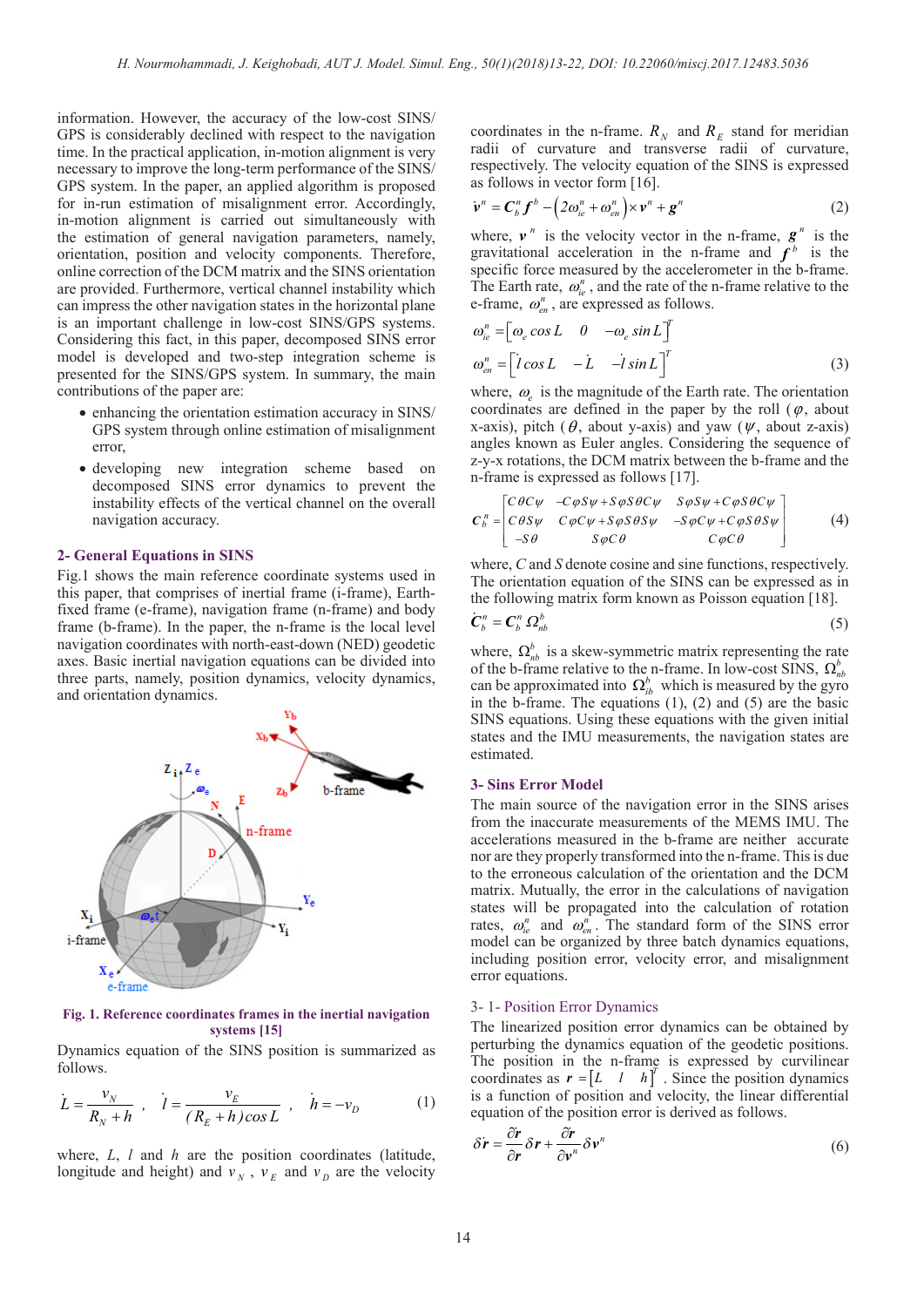where  $\delta r$  and  $\delta v$ <sup>n</sup> are the position and velocity error vectors, respectively.

$$
\delta \mathbf{r} = \hat{\mathbf{r}} - \mathbf{r} = \begin{bmatrix} \delta L & \delta l & \delta h \end{bmatrix}^T
$$
  
\n
$$
\delta \mathbf{v}^n = \hat{\mathbf{v}}^n - \mathbf{v}^n = \begin{bmatrix} \delta v_N & \delta v_E & \delta v_D \end{bmatrix}^T
$$
 (7)

Note that,  $(^{\wedge})$  characterizes the estimated values. Using  $(1)$ , we can rewrite (6) as follows:

$$
\delta L = \frac{-v_N}{(R_N + h)^2} \delta h + \frac{1}{R_N + h} \delta v_N
$$
  
\n
$$
\delta l = \frac{v_E \sin L(\delta L)}{(R_E + h)\cos^2 L} + \frac{-v_E(\delta h)}{(R_E + h)^2 \cos L} + \frac{(\delta v_E)}{(R_E + h)\cos L}
$$
 (8)

 $\delta \dot{h} = -\delta v_D$ 

The above equation describes the position error dynamics of the SINS. Note that, the time step between the measurement updates is very small and during this short period, the assumption of linear propagation shall be taken to model the SINS error.

#### 3- 2- Velocity Error Dynamics

Referring to (2), the estimated velocity is assumed to be propagated in accordance with:

$$
\dot{\hat{\mathbf{v}}}^{n} = \hat{C}_{b}^{n} \hat{f}^{b} - (2\hat{\omega}_{ie}^{n} + \hat{\omega}_{en}^{n}) \times \hat{\mathbf{v}}^{n} + \hat{\mathbf{g}}^{n}
$$
(9)

The estimated DCM matrix,  $\hat{C}_b^{\,n}$ , is written in terms of the true DCM matrix,  $C_b^{\,n}$ , and the misalignment errors as follows [16].

$$
\hat{C}_b^{\ n} = [I - E] C_b^{\ n} \tag{10}
$$

where *I* is an identity matrix and *E* represents misalignment matrix constructed by the misalignment angles,  $\delta \alpha$ ,  $\delta \beta$  and δγ .

$$
E = [\varepsilon \times ] = \begin{bmatrix} 0 & -\delta \gamma & \delta \beta \\ \delta \gamma & 0 & -\delta \alpha \\ -\delta \beta & \delta \alpha & 0 \end{bmatrix}
$$
 (11)

Perturbing (9) and, then, replacing (2) and (10), we can extract the following equation after ignoring the error product terms.

$$
\delta \mathbf{v}^{n} = \mathbf{B}^{n} + \left[ \mathbf{f}^{n} \times \right] \mathbf{\mu} - \left[ \left( 2\omega_{ie}^{n} + \omega_{en}^{n} \right) \times \right] \delta \mathbf{v}^{n} + \left[ \mathbf{v}^{n} \times \right] \left( 2\delta \omega_{ie}^{n} + \delta \omega_{en}^{n} \right) + \delta \mathbf{g}^{n}
$$
\n(12)

where  $f^n$  is the specific force in the n-frame and the accelerometer error  $\delta f^n$  has been approximated by accelerometer bias  $\mathbf{B}^n$ . The term  $(2\delta \omega_{ie}^n + \delta \omega_{en}^n)$  is obtained by calculating the first differential variation of the vector  $(2\omega_{i}^{n} + \omega_{i}^{n})$ . Moreover, the following equation is considered for the gravity variation with respect to the altitude.

$$
g = g_0 \left(\frac{R}{R+h}\right)^2 \tag{13}
$$

where  $g_0$  is the equatorial gravity and  $g$  is the gravity at the altitude of *h*. The vector  $\delta g^{n}$  is obtained by the first differential variation of (13). After some mathematical simplifications, the following equations can be derived for the velocity error dynamics.

$$
\delta \dot{v}_N = -f_D \delta \beta + f_E \delta \gamma + \frac{v_D}{R_N + h} \delta v_N -
$$
  
\n
$$
2 \sin L \left( \omega_e + \frac{v_E}{(R_E + h) \cos L} \right) \delta v_E + \frac{v_N}{R_N + h} \delta v_D
$$
  
\n
$$
- \left( 2 \omega_e v_E \cos L + \frac{v_E^2}{(R_E + h) \cos^2 L} \right) \delta L +
$$
  
\n
$$
\left( \frac{v_E^2 \tan L}{(R_E + h)^2} - \frac{v_N v_D}{(R_N + h)^2} \right) \delta h + B_N
$$
  
\n
$$
\delta \dot{v}_E = f_D \delta \alpha - f_N \delta \gamma + \left( 2 \omega_e \sin L + \frac{v_E \tan L}{R_E + h} \right) \delta v_N
$$
  
\n
$$
+ \left( \frac{v_D + v_N \tan L}{R_E + h} \right) \delta v_E + \left( 2 \omega_e \cos L + \frac{v_E}{R_E + h} \right) \delta v_D
$$
  
\n
$$
+ \left( 2 \omega_e (v_N \cos L - v_D \sin L) + \frac{v_N v_E}{(R_E + h) \cos^2 L} \right) \delta L
$$
  
\n
$$
- \left( \frac{v_E (v_D + v_N \tan L)}{(R_E + h)^2} \right) \delta h + B_E
$$
  
\n
$$
\delta \dot{v}_D = -f_E \delta \alpha + f_N \delta \beta - \frac{2v_N}{R_N + h} \delta v_N
$$
  
\n
$$
-2 \left( \omega_e \cos L + \frac{v_E}{R_E + h} \right) \delta v_E + 2 \omega_e v_E \sin L \delta L
$$
  
\n
$$
+ \left( \frac{v_E^2}{(R_E + h)^2} + \frac{v_N^2}{(R_N + h)^2} - \frac{2g}{R + h} \right) \delta h + B_D
$$
  
\n(16)

where  $f_N$ ,  $f_E$  and  $f_D$  represent the specific force coordinates in the n-frame and  $B_N$ ,  $B_E$  and  $B_D$  are the accelerometer bias coordinates in the n-frame.

### 3- 3- Misalignment Error Dynamics

 $\frac{v_N^2}{2} + \frac{v_N^2}{(R_1 + h)^2} - \frac{2}{R_2}$ 

Referring to (5), we express the estimated version of the orientation dynamics in accordance with the following equation. .

$$
\dot{\hat{C}}_b^n = \hat{C}_b^n \left( \hat{\Omega}_{ib}^b - \hat{\Omega}_{in}^b \right)
$$
 (17)

Replacing  $(17)$  in the derivative of  $(10)$  and then ignoring the error product terms results in: .

$$
E = -C_b^n \left( \delta \Omega_{ib}^b - \delta \Omega_{in}^b \right) C_n^b \tag{18}
$$

The vector form of (18) is expressed as follows by using the properties of the DCM matrix.

$$
\dot{\varepsilon} = -C_b^n \left( \delta \omega_{ib}^b - \delta \omega_{in}^b \right) \tag{19}
$$

In order to equate  $\delta \omega_m^b$ , we start with  $\hat{\omega}_m^b = \hat{C}_n^b \hat{\omega}_m^n$ , which can be expanded into:

$$
\omega_m^b + \delta \omega_m^b = \mathbf{C}_n^b \left( \mathbf{I} + \mathbf{E} \right) \left( \omega_m^n + \delta \omega_m^n \right) \tag{20}
$$

Ignoring the error product term in (20) results in:

$$
\delta \omega_{in}^{b} = \mathbf{C}_{n}^{b} \left( \delta \omega_{in}^{n} + \mathbf{E} \omega_{in}^{n} \right) = \mathbf{C}_{n}^{b} \left( \delta \omega_{in}^{n} + \left[ \varepsilon \times \right] \omega_{in}^{n} \right)
$$
 (21)

Inserting (21) into (19) yields:

$$
\varepsilon = \delta \omega_{in}^{n} + \left[ \varepsilon \times \right] \omega_{in}^{n} - \delta \omega_{ib}^{n} = \delta \omega_{in}^{n} - \left[ \omega_{in}^{n} \times \right] \varepsilon - D^{n}
$$
 (22)

Note that the gyro error has been approximated into gyro drift,  $\boldsymbol{D}^n$ . The term  $\delta \omega_m^n$  is obtained by calculating the first differential variation of the vector  $\omega_{\omega}^n$ . After some mathematical simplifications, the following equations are derived for the misalignment error dynamics.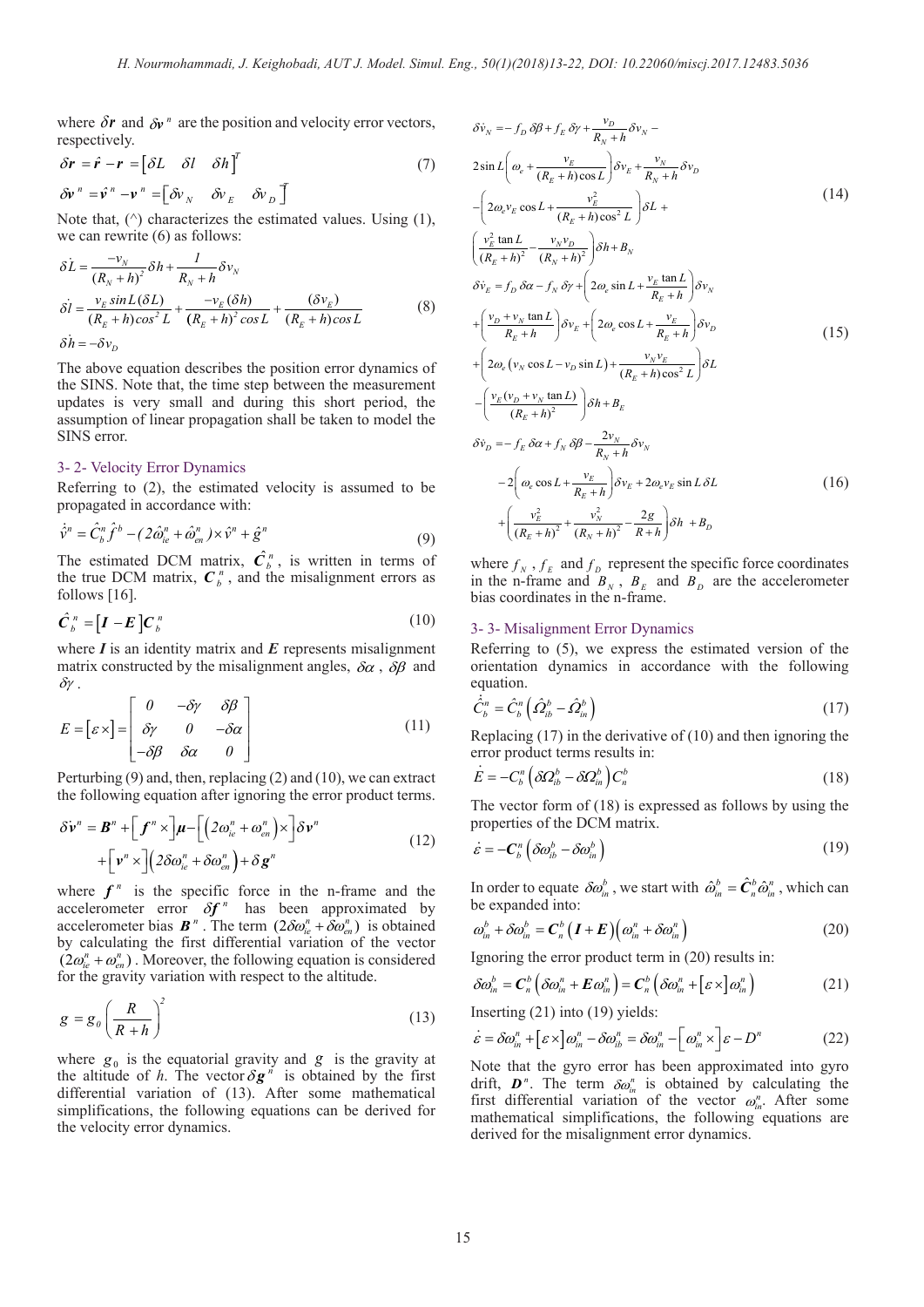$$
\delta \dot{\alpha} = -\left(\omega_e \sin L + \frac{v_E \tan L}{R_E + h}\right) \delta \beta + \frac{v_N}{R_N + h} \delta \gamma \n+ \frac{1}{R_E + h} \delta v_E - \omega_e \sin L \delta L - \frac{v_E}{(R_E + h)^2} \delta h - D_N \n\delta \dot{\beta} = \left(\omega_e \sin L + \frac{v_E \tan L}{R_E + h}\right) \delta \alpha + \left(\omega_e \cos L + \frac{v_E}{R_E + h}\right) \delta \gamma \n- \frac{1}{R_N + h} \delta v_N + \frac{v_N}{(R_N + h)^2} \delta h - D_E \n\delta \dot{\gamma} = -\frac{v_N}{R_N + h} \delta \alpha - \left(\omega_e \cos L + \frac{v_E}{R_E + h}\right) \delta \beta - \frac{\tan L}{R_E + h} \delta v_E \n- \left(\omega_e \cos L + \frac{v_E}{(R_E + h) \cos^2 L}\right) \delta L + \frac{v_E \tan L}{(R_E + h)^2} \delta h - D_D
$$
\n(23)

In the above equations,  $D_N$ ,  $D_E$  and  $D_D$  represent the gyro drift coordinates in the n-frame.

#### 3- 4- Deriving Orientation Error

This section deals with developing a relationship between the orientation error, i.e. roll, pitch, and yaw angle error, and the misalignment error. Let us begin with the equation that relates the estimated body-to-navigation frame DCM matrix to the true one.

$$
\hat{C}_{b}^{n} = \begin{bmatrix} 1 & \delta \gamma & -\delta \beta \\ -\delta \gamma & 1 & \delta \alpha \\ \delta \beta & -\delta \alpha & 1 \end{bmatrix} C_{b}^{n}
$$
\n(24)

The matrix  $C_h^n$  is given in (4). It is assumed that (4) is held for both estimated and true values of the DCM matrix. For the estimated one, the corresponding roll, pitch, and yaw angles are expressed in terms of their true values plus an error as follows.

$$
\hat{\varphi} = \varphi + \delta\varphi \ , \quad \hat{\theta} = \theta + \delta\theta \ , \quad \hat{\psi} = \psi + \delta\psi \tag{25}
$$

The objective is to relate the above error angles with the misalignment error. This is accomplished by selecting elements in the estimated DCM matrix, expanding them into terms of the trigonometric relationships for the sums of angles, and equating those expressions to their corresponding terms from the matrix multiplication given in (24). For example, we begin with the element (3, 1) in the matrix  $\hat{C}_b^n$ ,

$$
-\sin\hat{\theta} = \delta\beta\cos\theta\cos\psi - \delta\alpha\cos\theta\sin\psi - \sin\theta\tag{26}
$$

Substituting  $\sin \hat{\theta}$  with  $\sin(\theta + \delta \theta)$  and expanding it in terms of the trigonometric relationships yield:

$$
\sin \hat{\theta} = \sin(\theta + \delta\theta) \; ; \; \sin \theta + \cos \theta \; \delta\theta \tag{27}
$$

By inserting (27) into (26), the following relationship is derived for  $\delta\theta$ .

$$
\delta\theta = \sin\psi \,\delta\alpha - \cos\psi \,\delta\beta \tag{28}
$$

Continuing in a similar procedure for elements  $(3, 2)$  and  $(1, 1)$ in the matrix  $\hat{C}_b^n$  results in:

$$
\delta \varphi = -\cos \psi \sec \theta \, \delta \alpha - \sin \psi \sec \theta \, \delta \beta
$$
  
 
$$
\delta \psi = -\tan \theta \cos \psi \, \delta \alpha - \tan \theta \sin \psi \, \delta \beta - \delta \gamma
$$
 (29)

Therefore, the orientation error vector is calculated from the misalignment error as follows.

$$
\begin{bmatrix} \delta \varphi \\ \delta \theta \\ \delta \psi \end{bmatrix} = \begin{bmatrix} -\cos \psi \sec \theta & -\sin \psi \sec \theta & 0 \\ \sin \psi & -\cos \psi & 0 \\ -\tan \theta \cos \psi & -\tan \theta \sin \psi & -1 \end{bmatrix} \begin{bmatrix} \delta \alpha \\ \delta \beta \\ \delta \gamma \end{bmatrix}
$$
(30)

Finally, the estimated orientation is corrected by subtracting the orientation error from the estimated orientation based on  $(25)$ .

#### 3- 5- Sensor Error Model

Inertial sensor errors deteriorate the overall navigation accuracy in the SINS. Although accelerometer errors have minor effects on the SINS performance, gyro errors usually play a crucial role. These errors should be modeled stochastically and included in the SINS error model. Here, accelerometer bias and gyro drift have been considered as the inertial sensor errors. The model of IMU error is adopted under the assumption that the gyro drift can be approximated by a first-order Gauss-Markov process, and the accelerometer bias by a constant value. Therefore, the gyro drift and the accelerometer bias are modeled as follows.

$$
\dot{D}_i = -\beta D_i + \sigma \sqrt{2\beta} w(t), \qquad i = N.E, D
$$
\n
$$
\dot{B}_i = 0, \qquad i = N.E, D \qquad (31)
$$

where  $\beta$  and  $\sigma$  are the correlation coefficient and the standard deviation of the sensor measurement, respectively, and  $w(t)$  is a Gaussian white noise with unity power spectral density [19].

#### **4- Integrated SINS/GPS Navigation**

Table 1 shows a brief comparison between the SINS and the GPS characteristics. It can be obviously inferred that there are very complementary characteristics between the SINS and the GPS performance. The objective is to develop an applied mechanization for the integration between the SINS and the GPS outputs to take advantage of their characteristics.

| Table 1. Comparison between the SINS and the GPS |                        |  |  |  |
|--------------------------------------------------|------------------------|--|--|--|
|                                                  | <b>characteristics</b> |  |  |  |

| properties                 | <b>SINS</b>                | <b>GPS</b>      |
|----------------------------|----------------------------|-----------------|
| Sampling rate              | high $(1-1000 \text{ Hz})$ | $low (1-20 Hz)$ |
| Short-term accuracy        | high                       | high            |
| Long-term accuracy         | low                        | high            |
| Independence               | self-contained             | depended        |
| Continuous naviga-<br>tion | yes                        | no              |

Here, considering vertical channel instability effects and inmotion alignment, a new scheme for SINS/GPS integration is developed. Misalignment error is estimated during the navigation process and in-motion alignment is achieved. Regarding vertical channel instability, decomposed error model is presented. In order to enhance the long-term performance of the integrated SINS/GPS, decomposed SINS error dynamics are applied in the filtering process instead of the standard SINS error model.

#### 4- 1- Decomposed SINS Error Dynamics

This section deals with the vertical channel instability and its effects on the SINS performance. It can be revealed that the source of this instability is the gravity variation with respect to the altitude. The equation (32) states a typical equation for vertical channel error model (note that (32) is a simplification of (16)):

$$
\delta \ddot{h} - \frac{2g}{R+h} \delta h = cte
$$
 (32)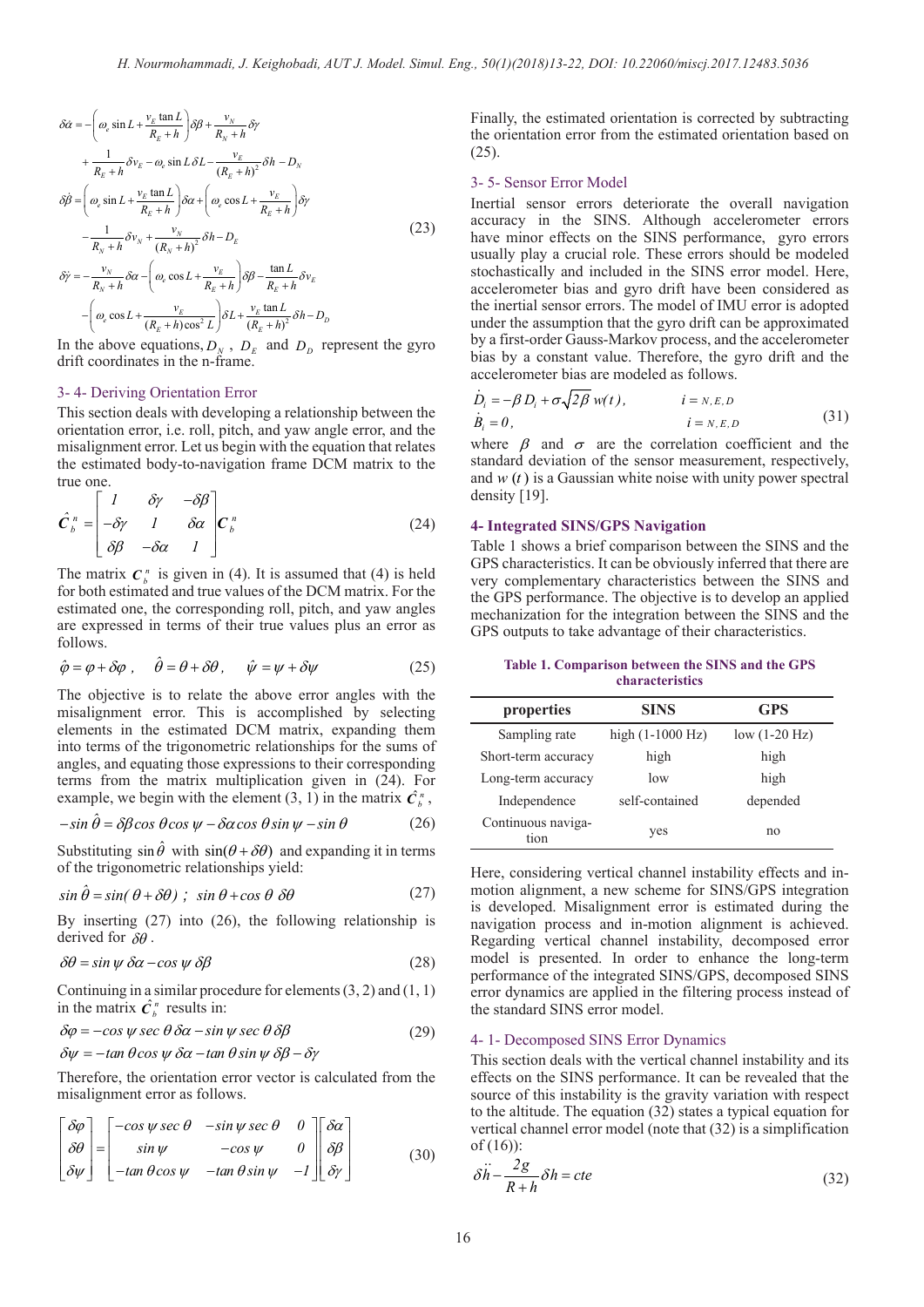It can be inferred from the solution of (32) that the vertical channel error exponentially increases over time. In other words, the positive feedback in (32) due to the errors in the calculation of the gravity vector leads to an instability in the vertical channel. Obviously, the vertical channel instability not only affects the vertical components but also impresses on the estimation accuracy of other navigation states in the horizontal channels. In order to prevent the effect of vertical channel instability on the estimation of the other navigation states, the SINS error model is decomposed into two parts, including vertical channel and horizontal plane.

The decomposed error model of the SINS is obtained using the following state vectors.

$$
\mathbf{x}^{H} = \begin{bmatrix} \delta a & \delta \beta & \delta v_{N} & \delta v_{E} & \delta L & \delta l & B_{N} & B_{E} & D_{N} & D_{E} \end{bmatrix}^{T}
$$
  

$$
\mathbf{x}^{V} = \begin{bmatrix} \delta \gamma & \delta v_{D} & \delta h & B_{D} & D_{D} \end{bmatrix}^{T}
$$
 (33)

where  $x^H$  contains the horizontal plane components and  $x^V$  contains the vertical channel components of the SINS error states. Finally, the following decomposed dynamics are defined for the SINS error model.

$$
\dot{\mathbf{x}}^{H} = \mathbf{A}^{H} \mathbf{x}^{H}
$$
\n
$$
\dot{\mathbf{x}}^{V} = \mathbf{A}^{V} \mathbf{x}^{V}
$$
\n(34)

The matrices  $A^H$  and  $A^V$  can be obtained from the SINS error dynamics given in  $(8)$ ,  $(14) - (16)$ ,  $(23)$  and  $(31)$  as follows.

$$
A^{H} = \begin{bmatrix}\n0 & -\omega_{e} \sin L - \frac{v_{E} \tan L}{R_{E} + h} & 0 & \frac{1}{R_{E} + h} & -\omega_{e} \sin L & 0 & 0 & 0 & -1 & 0 \\
\omega_{e} \sin L + \frac{v_{E} \tan L}{R_{E} + h} & 0 & -\frac{1}{R_{N} + h} & 0 & 0 & 0 & 0 & 0 & -1 \\
0 & -f_{D} & \frac{v_{D}}{R_{N} + h} & -2 \sin L \left(\omega_{e} + \frac{v_{E}}{(R_{E} + h) \cos L}\right) & \frac{-2\omega_{e}v_{E} \cos L - \omega_{e}^{2}}{(R_{E} + h) \cos^{2} L}\right) & 0 & 1 & 0 & 0 & 0 \\
0 & 0 & 2\omega_{e} \sin L + \frac{v_{E} \tan L}{R_{E} + h} & \frac{v_{D} + v_{N} \tan L}{R_{E} + h} & \frac{2\omega_{e} (v_{N} \cos L - v_{D} \sin L) + \omega_{e}^{2}}{(R_{E} + h) \cos^{2} L} & 0 & 0 & 1 & 0 & 0 \\
0 & 0 & \frac{1}{R_{N} + h} & 0 & 0 & 0 & 0 & 0 & 0 \\
0 & 0 & 0 & \frac{1}{(R_{E} + h) \cos L} & \frac{v_{E} \sin L}{(R_{E} + h) \cos^{2} L} & 0 & 0 & 0 & 0 & 0 \\
0 & 0 & 0 & 0 & 0 & 0 & 0 & 0 & 0 \\
0 & 0 & 0 & 0 & 0 & 0 & 0 & 0 & 0\n\end{bmatrix}
$$
(35)

0 0 0 0 0 000 0 − β 0 0 0 0 0 000 0

 $\begin{bmatrix} 0 & 0 & 0 \end{bmatrix}$   $\begin{bmatrix} 0 & 0 & 0 \end{bmatrix}$   $\begin{bmatrix} 0 & 0 & 0 \end{bmatrix}$   $\begin{bmatrix} 0 & 0 & 0 \end{bmatrix}$ 

$$
A^{V} = \begin{bmatrix} 0 & 0 & \frac{v_{E} \tan L}{(R_{E} + h)^{2}} & 0 & -1 \\ 0 & 0 & \frac{v_{E}^{2}}{(R_{E} + h)^{2}} + \frac{v_{N}^{2}}{(R_{N} + h)^{2}} - \frac{2g}{R + h} & 1 & 0 \\ 0 & -1 & 0 & 0 & 0 \\ 0 & 0 & 0 & 0 & 0 \\ 0 & 0 & 0 & 0 & -\beta \end{bmatrix}
$$
(36)

The linearized SINS error dynamics given in  $(8)$ ,  $(14) - (16)$ and (23) are derived with the assumption of neglecting the error product terms. Furthermore, the calculation of the matrices  $A<sup>H</sup>$  and  $A<sup>V</sup>$  has been done with the assumption of neglecting the coupling terms in the SINS error model. The coupling terms are those of the vertical state vector,  $\mathbf{x}^V$ , in the horizontal plane dynamics and those of the horizontal state vector,  $x^H$ , in the vertical channel dynamics. Note that, in the low-cost SINS/GPS system in which MEMS-grade IMU is applied to provide inertial measurements, the coupling terms between the vertical channel and the horizontal plane are negligible in comparison with the sensors' noises, biases, and other stochastic errors.

#### 4- 2- Integration Scheme

In this section, fifteen-state SINS/GPS integration scheme is developed based on the decomposed SINS error dynamics. The achieved dynamical system contains fifteen states, namely, misalignment errors, velocity errors, position errors, accelerometer biases and gyro drifts. Measurement system contains GPS position, velocity, and heading angle. Based on the decomposed SINS error's dynamics, the system differential equations in continuous-time form are given as follows. .

β

$$
\mathbf{x}^{H} = A^{H} \mathbf{x}^{H} + G^{H} \mathbf{u}^{H}
$$
\n
$$
\mathbf{x}^{V} = A^{V} \mathbf{x}^{V} + G^{V} \mathbf{u}^{V}
$$
\n(37)

where *G* is a design matrix and *u* represents the system noise vector assumed to be white, Gaussian and zero-mean. Since the SINS is implemented with high-rate sampled data, (37) is transformed into its discrete-time form:

$$
\mathbf{x}_{k+1}^H = \boldsymbol{\Phi}_k^H \ \mathbf{x}_k^H + \mathbf{w}_k^H
$$
\n
$$
\mathbf{x}_{k+1}^V = \boldsymbol{\Phi}_k^V \ \mathbf{x}_k^V + \mathbf{w}_k^V
$$
\n(38)

where  $\Phi_k$  is the state transition matrix, and  $\boldsymbol{w}_k$  is the driven response at time  $t_{k+1}$  due to the system noise during the time interval  $(t_k, t_{k+1})$ . Since a white sequence is a sequence of zero-mean random variables which are uncorrelated timewise, the covariance matrix associated with  $w_k$  is obtained as follows.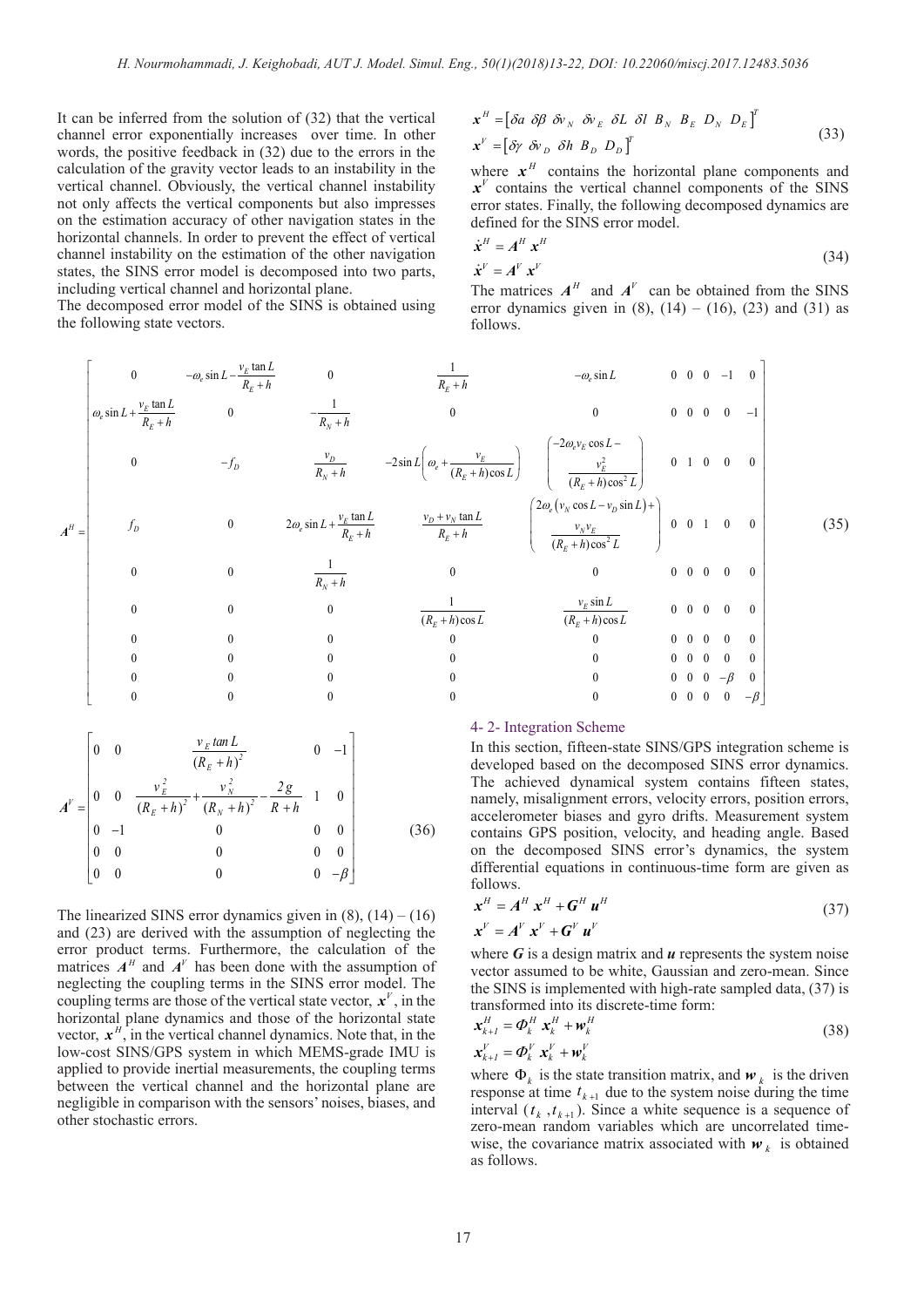$$
E\left[\boldsymbol{w}_k \boldsymbol{w}_i\right] = \begin{cases} \boldsymbol{Q}_k, & i = k \\ 0, & i \neq k \end{cases} \tag{39}
$$

The state transition matrices can be calculated by the following numerical approximation.

$$
\Phi_k^H = \exp(A^H \Delta t) \approx I + A^H \Delta t
$$
\n
$$
\Phi_k^V = \exp(A^V \Delta t) \approx I + A^V \Delta t
$$
\n(40)

where 
$$
\Delta t
$$
 is the sampling time. The measurement equation is

defined in two parts as follows.  $\mathbf{z}_k^H = \mathbf{H}_k^H \mathbf{x}_k^H + \mathbf{e}_k^H$ (41)

$$
\mathbf{z}_k^V = \mathbf{H}_k^V \mathbf{x}_k^V + \mathbf{e}_k^V
$$

where  $e_k$  stands for the measurement noise with the following covariance matrix.

$$
E[e_k e_i] = \begin{cases} R_k, & i = k \\ 0, & i \neq k \end{cases}
$$
  
\n
$$
E[w_k e_i] = 0, \qquad \forall i, k
$$
 (42)

The measurement vectors  $z^H$  and  $z^V$  are constructed based on the difference between the GPS and SINS outputs in calculation of position vector, velocity vector, and heading angle.

$$
\mathbf{z}^{H} = \begin{bmatrix} L - L^{G} \\ l - l^{G} \\ v_{N} - v_{N}^{G} \\ v_{E} - v_{E}^{G} \end{bmatrix}, \qquad \mathbf{z}^{V} = \begin{bmatrix} h - h^{G} \\ v_{D} - v_{D}^{G} \\ \psi - \psi_{G} \end{bmatrix}
$$
(43)

The observation matrices  $H^H$  and  $H^V$  are obtained as follows.

$$
\boldsymbol{H}^H = \begin{bmatrix} 0 & 0 & 0 & 0 & 1 & 0 & 0 & 0 & 0 & 0 \\ 0 & 0 & 0 & 0 & 0 & 1 & 0 & 0 & 0 & 0 \\ 0 & 0 & 1 & 0 & 0 & 0 & 0 & 0 & 0 & 0 \\ 0 & 0 & 0 & 1 & 0 & 0 & 0 & 0 & 0 & 0 \end{bmatrix}
$$
(44)

$$
\boldsymbol{H}^{V} = \begin{bmatrix} 0 & 0 & 1 & 0 & 0 \\ 0 & 1 & 0 & 0 & 0 \\ -1 & 0 & 0 & 0 & 0 \end{bmatrix}
$$
 (45)

Kalman filter is applied as the estimation algorithm for the integration of the measurement data and the dynamical system. Kalman filter is implemented in two steps known as time update and measurement update [20]. Time update is the prediction stage in which the predicted value of the state vector,  $\hat{\mathbf{x}}_k^-$ , and the error covariance,  $\mathbf{P}_k^-$ , are provided.

$$
\begin{aligned} \mathbf{P}_k^- &= \mathbf{\Phi}_{k-1} \mathbf{P}_{k-1} \mathbf{\Phi}_{k-1}^T + \mathbf{\mathbf{Q}}_{k-1} \\ \hat{\mathbf{x}}_k^- &= \mathbf{\Phi}_{k-1} \mathbf{x}_{k-1} \end{aligned} \tag{46}
$$

Measurement update is the correction stage in which Kalman gain, i.e.  $\boldsymbol{K}_k$ , is computed first, and then the state vector and the error covariance are updated as follows.

$$
\boldsymbol{K}_{k} = \boldsymbol{P}_{k}^{-} \boldsymbol{H}_{k}^{T} \left( \boldsymbol{H}_{k} \boldsymbol{P}_{k}^{-} \boldsymbol{H}_{k}^{T} + \boldsymbol{R}_{k} \right)^{-1}
$$
\n
$$
\hat{\boldsymbol{x}}_{k} = \hat{\boldsymbol{x}}_{k}^{-} + \boldsymbol{K}_{k} \left[ \boldsymbol{z}_{k} - \boldsymbol{H}_{k} \hat{\boldsymbol{x}}_{k}^{-} \right]
$$
\n
$$
\boldsymbol{P}_{k} = \left( \boldsymbol{I} - \boldsymbol{K}_{k} \boldsymbol{H}_{k} \right) \boldsymbol{P}_{k}^{-}
$$
\n(47)

In order to integrate the SINS with the GPS, two independent Kalman filters are constructed for the decomposed SINS error dynamics. Therefore, the integration in the horizontal plane is entirely separated from that of the vertical channel. Using the estimated misalignment errors, the DCM matrix can be corrected by reformulating (10) as follows.

$$
\boldsymbol{C}_{b}^{n} = [\boldsymbol{I} + \boldsymbol{E}]\hat{\boldsymbol{C}}_{b}^{n} \tag{48}
$$

Therefore, in-motion alignment is carried out during the navigation process. The accurate orientation is obtained from the corrected DCM matrix. Using the estimated position and velocity errors, the SINS position and velocity are corrected. The main advantage of the proposed approach is that the vertical channel instability effects cannot lead to the degradation in the estimation accuracy of the navigation states in the horizontal plane. Consequently, the long-term performance of the low-cost SINS/GPS navigation will be enhanced.

## **5- Experimental Results and Discussion**

In order to assess the long-term performance of the proposed integration scheme of the low-cost SINS/GPS system, the airborne test has been conducted. MEMS-grade ADIS-16407 IMU has been used to provide the inertial measurements, that they are angular rates and specific forces. Garmin-35 GPS receiver has been used to produce the measurement data for the integrated navigation system. The main statistical specifications of the inertial sensors in ADIS-16407 IMU are given in Table 2.

#### **Table 2. Statistical specifications of the Inertial sensors in ADIS-16407.**

| parameter                         | Gyro                      | Accelerometer                        |
|-----------------------------------|---------------------------|--------------------------------------|
| Initial bias error $(1\sigma)$    | $3 \text{ deg/sec}$       | $50 \text{ mg}$                      |
| In-run bias stability $(1\sigma)$ | $0.007$ deg/sec           | $0.2 \text{ mg}$                     |
| Random walk $(1\sigma)$           | 1.9 deg/ $\sqrt{hr}$      | $0.2 \text{ m/sec/}\sqrt{\text{hr}}$ |
| Dynamic range                     | $\pm 300 \text{ deg/sec}$ | $\pm 18$ g                           |

In the flight test, the proposed SINS/GPS system was installed beside a precise Vitans integrated navigation system. The highly accurate attitude data provided from Vitans system are considered as the reference values for the attitude accuracy assessment of the proposed algorithm. The raw IMU measurements are acquired at a sampling rate of 50 Hz. The SINS orientation, velocity, and position are delivered at the same rate but corrected by the GPS data at a rate of 1 Hz in the estimation filter. The error between the SINS and GPS position, velocity and heading angle are used to construct the measurement vector of the estimation algorithm. Fig. 2 represents the reference geographical latitude-longitude trajectory of the vehicle during the flight test. The test has been executed for approximately 1200 seconds along a trajectory with wide-range dynamic maneuvers. In Fig. 2, the estimated latitude-longitude trajectory of the vehicle has been compared with that of the GPS system as the true reference trajectory.

To legitimize the assessment of the presented SINS/GPS algorithm, the enhanced estimation results of the proposed two-phase integration scheme are compared with those of the conventional integration scheme. The conventional scheme contains a central Kalman filter algorithm implemented on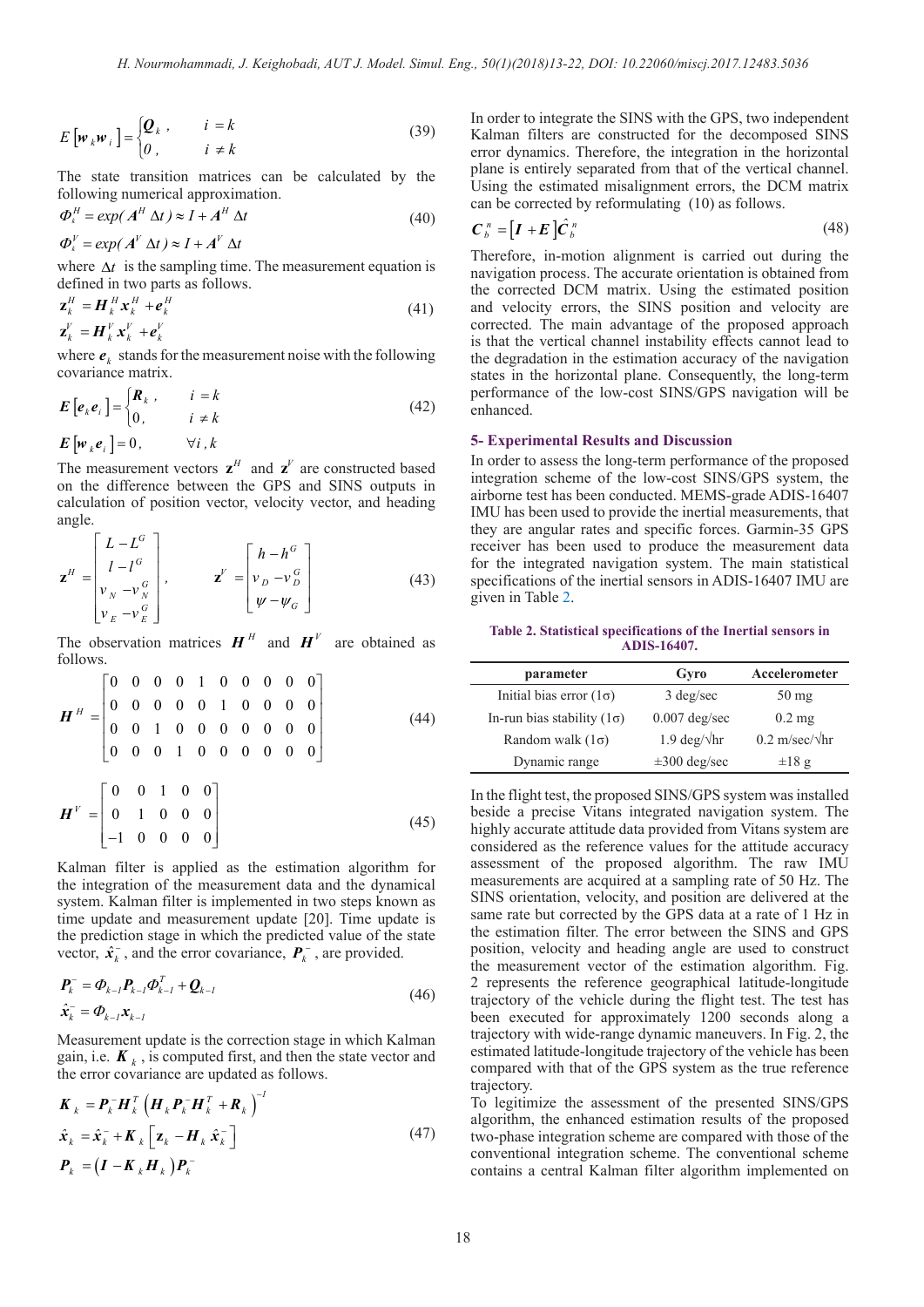

**Figure 2. Estimated latitude-longitude trajectory vs. reference trajectory of the GPS data.**

the SINS dynamics without separating the vertical channel states from those in the horizontal plane. In the conventional integration scheme, basic nonlinear dynamics of the SINS are used in the estimation process. Extended Kalman filter (EKF) is used as the state estimation filter in the integration process of the conventional integration scheme. Navigation states of the conventional integration contain position, velocity and orientation components. Unlike the proposed integration scheme, the conventional one does not use misalignment states and in-motion alignment. Figs. 3 and 4 show the estimation results of the attitude and heading angles through both the conventional and the proposed scheme. The estimated attitude has been compared with those of the accurate Vitans system and the estimated heading angle with that of the GPS system. According to Figs. 3 and 4, through the proposed integration scheme, the bias and drift terms of the MEMS-grade inertial sensors are properly compensated. The misalignment errors and the associated orientation errors are obtained appropriately. Figs. 3 and 4 depict the proposed algorithm results in a better orientation estimation in comparison with the conventional integration scheme. In Figs. 5 and 6, the estimated position and velocity are compared with respect to the GPS data as the reference values. Figs. 5 and 6 demonstrate the better performance of the proposed algorithm in the position and velocity estimation.

For a better evaluation, the statistical mean and standard deviation values of the estimation errors corresponding to both the conventional and the proposed integration schemes are displayed in Table 3. According to Table 3, the mean and standard deviation values of the orientation, position and velocity errors through the proposed algorithm are considerably decreased, compared to the conventional integration scheme. It can be clearly inferred from the results that using decomposed SINS error model in the estimation filter of the SINS/GPS system gathered with online compensation of misalignment errors, the navigation accuracy will be enhanced.

#### **6- Conclusion**

Due to the weak stand-alone accuracy as well as the poor run-to-run stability of the current generation of low-cost MEMS-grade IMUs, they are not applicable as a sole inertial navigation system. Moreover, the integration of such inertial unit into an aiding navigation system requires special approaches. In this paper, we focused on developing an applied approach with an appropriate long-term performance for the integration of a low-cost SINS with the GPS system. A new integration scheme was proposed for low-cost SINS/ GPS systems based on decomposed SINS error model and in-run compensation of misalignment errors. On average, the proposed algorithm reduces the mean and standard deviation of the orientation error from 4.09 deg and 9.81 deg in the conventional integration algorithm to 1.28 deg and 4.74 deg in the proposed one, respectively. Those of the position error decrease from 43.31 m and 41.93 m to 0.045 m and 7.44 m, and the velocity error from 2.10 m/s and 5.816 m/s to 0.0302 m/s and 0.535 m/s. With considering the theoretical and practical superiorities of the proposed integration scheme over traditional and conventional algorithms, it is more suitable for implementation in low-cost SINS/GPS systems, especially in aerospace application.



**Figure 3. Estimation results of the attitude compared with the reference value of Vitans system**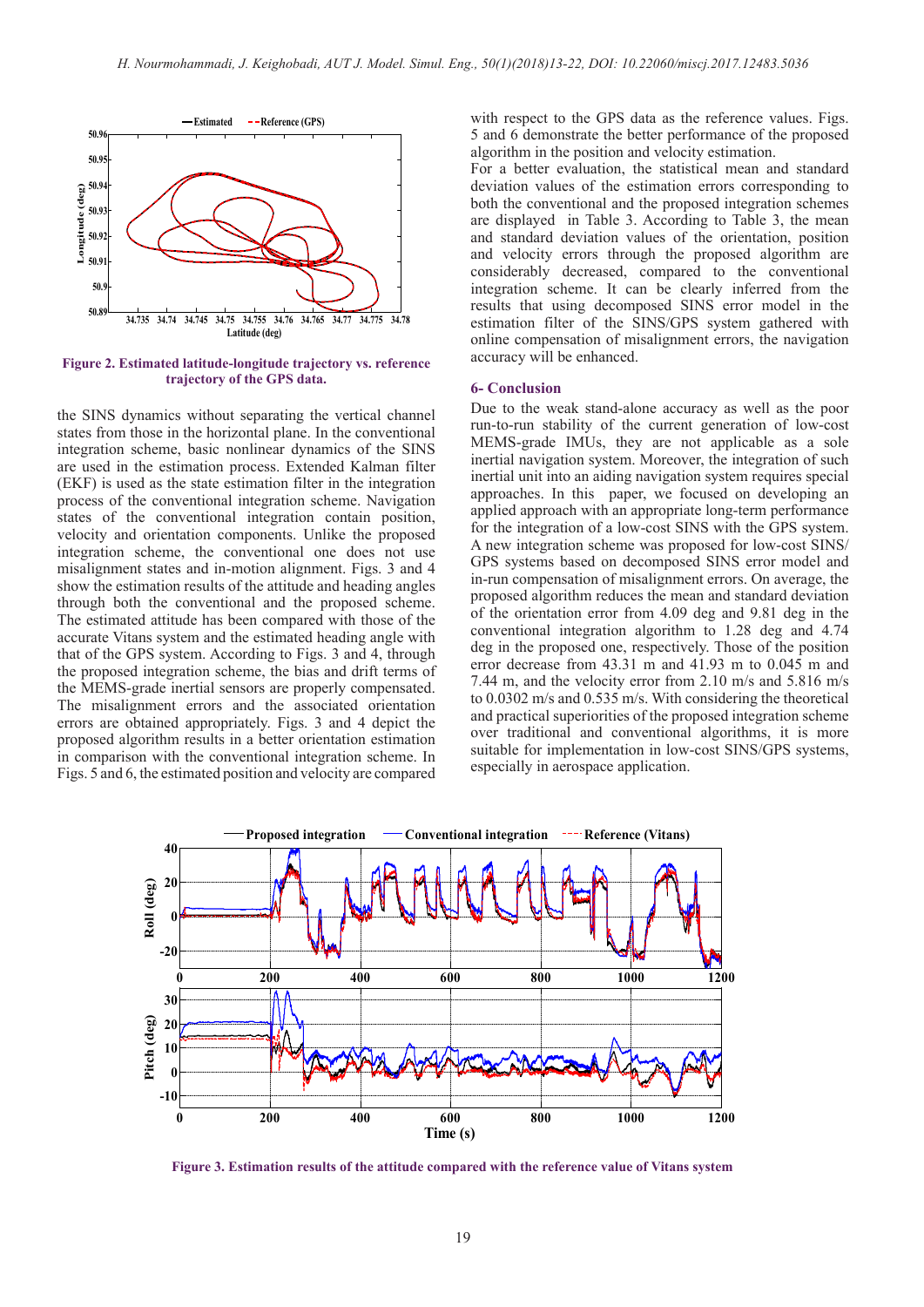

**Figure 4. Estimation result of the heading angle compared with the reference value of the GPS data**



**Figure 5. Estimation result of the position components compared with the reference value of the GPS data**



**Figure 6. Estimation result of the velocity components compared with the reference value of the GPS data**